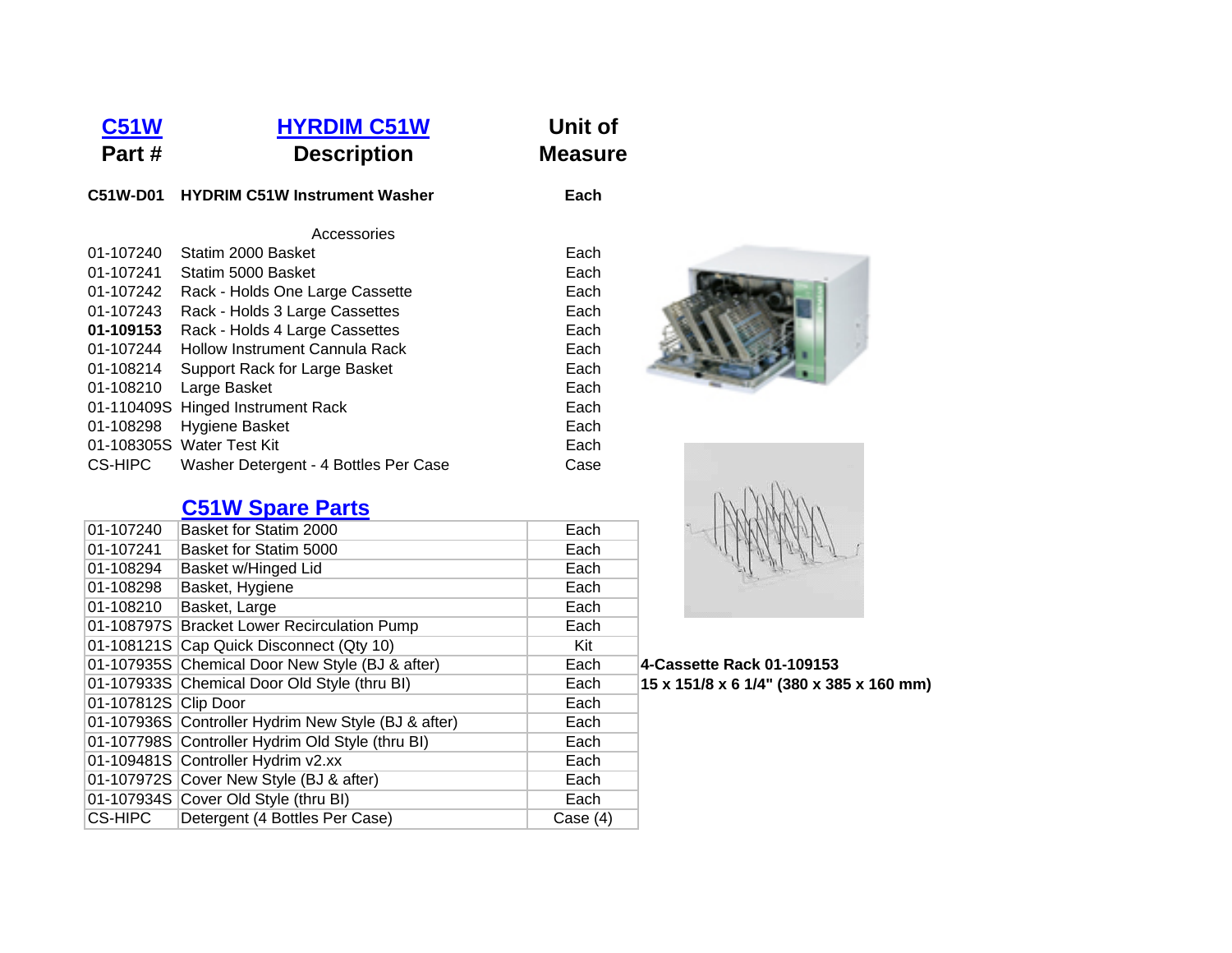|                       | 01-108790S Door Actuator            | Kit    |
|-----------------------|-------------------------------------|--------|
| 01-107974S Door Facia |                                     | Each   |
|                       | 01-107811S Door Spring Kit          | Each   |
| 01-107790S            | <b>Dosing Pump</b>                  | Each   |
| 01-109909S            | <b>Tube Dosing Pump (kit)</b>       | Each   |
| 01-108253S            | Dosing Reservoir New (DG & after)   | Each   |
| 01-109058S            | Dosing Reservoir Upgrade Kit        | Kit    |
| 01-107807S            | <b>Drain Filter</b>                 | Each   |
| 01-107789S Drain Hose |                                     | Each   |
|                       | 01-107806S Drain Screen             | Each   |
| 01-108122S Drip Tray  |                                     | Each   |
|                       | 01-108917S Facia Control Panel      | Each   |
|                       | 01-107975S Feet Adjustable          | Pkg(4) |
| 01-108702S            | Fitting (plastic) Upper Arm         | Each   |
| 01-108351S            | <b>Float Dosing Reservoir</b>       | Each   |
| 01-107800S            | Fuse 10 Amp (Qty 10)                | Kit    |
| 01-107799S            | Fuse 2 Amp (Qty 5)                  | Kit    |
|                       | 01-108700S Fuse Holder              | Each   |
| 01-108148S            | Hydrim C51W Reference Guide         | Each   |
|                       | 01-107788S Inlet Hose N. A.         | Each   |
| 01-108309S            | Kickplate                           | Each   |
| 01-107793S            | <b>Light Power ON</b>               | Each   |
| 01-108310S            | Mesh Drain (Insert)                 | Each   |
| 01-107837S            | <b>Operator's Manual I</b>          | Each   |
| 01-107973S            | Packaging Hydrim                    | Each   |
| 01-108795S            | Plastic Trim Edge                   | Each   |
| 01-108154S            | Plug Upper Arm                      | Each   |
| 01-107797S            | Pump Drain                          | Each   |
| 01-107794S            | <b>Pump Recirculation Lower Arm</b> | Each   |
| 01-107795S            | <b>Pump Recirculation Upper Arm</b> | Each   |
| 01-108030S            | <b>Quick Connect Female</b>         | Each   |
| 01-107242             | Rack Holds One Large Cassette       | Each   |
| 01-107243             | Rack Holds Three Large Cassettes    | Each   |
| 01-107244             | Rack Hollow Instrument Cannula      | Each   |
| 01-108214             | Rack, Support                       | Each   |
| 01-108924S            | <b>Screw Kit</b>                    | Kit    |
| 01-107786S            | Seal Door                           | Each   |